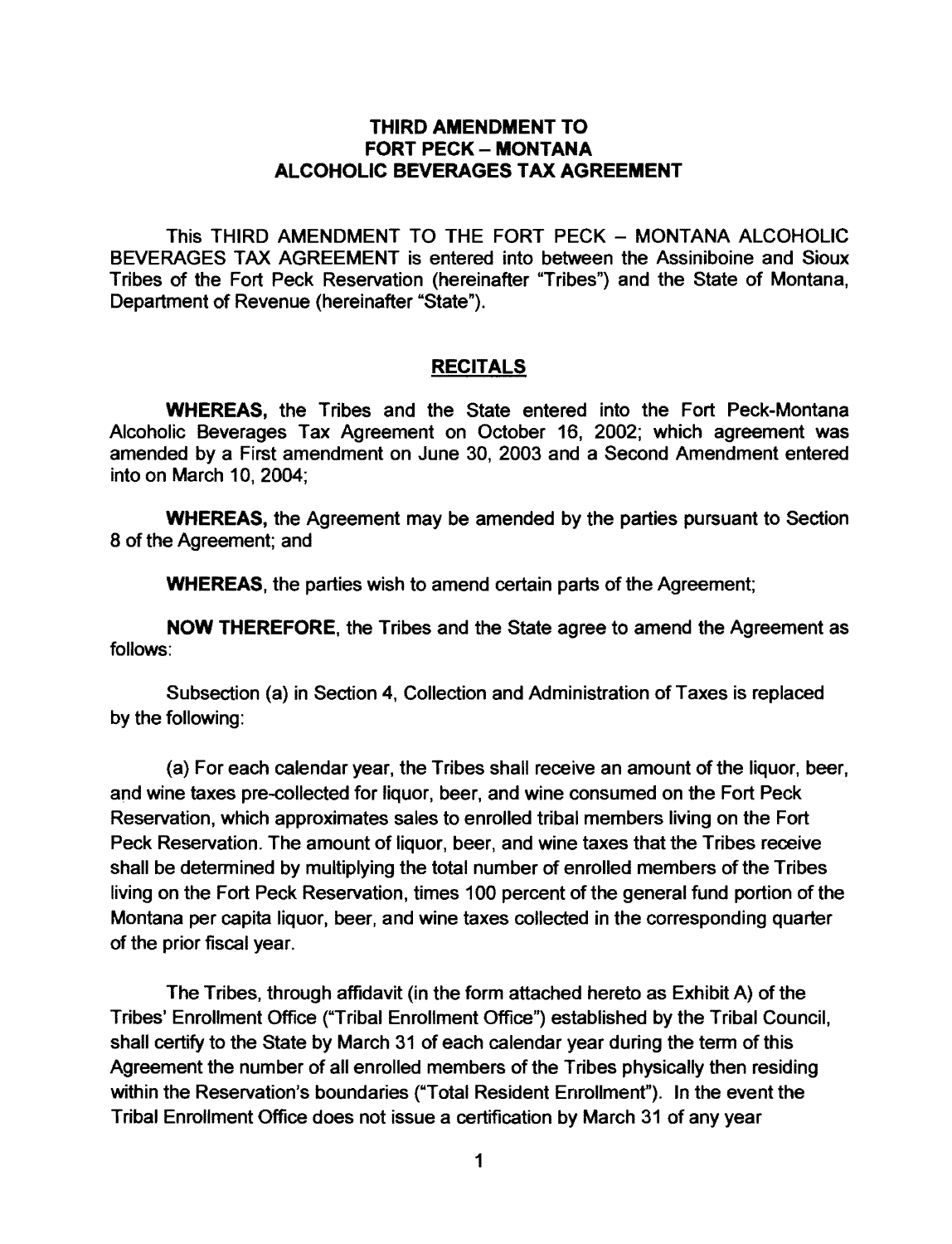subsequent to 2011, the State will use the previous year's number unless evidence exists to demonstrate that the certified number has decreased or increased. In such case, the parties shall meet and negotiate the certified number before July 1 of such calendar year, utilizing the best evidence available. The Tribes authorizes the State to review and verify the enrollment records, voting records, and other records as appropriate that are maintained by the Tribes, and any other information the Tribes use, should the State wish to verify the Total Resident Enrollment for the calendar year. If there is a dispute between the State and the Tribes regarding the proper actual Total Resident Enrollment for any year, the Tribes and the State shall have 30 days to resolve the issue by agreement. If the issue is not so resolved within 30 days, the State may use the Total Resident Enrollment figure used for the prior calendar year until a revised Total Resident Enrollment figure is agreed on by both Parties. Any such adjustment to the Total Resident Enrollment figure shall be retroactively applied from January 1<sup>st</sup> of the current calendar year and, to account for the adjustment, a one-time payment adjustment will be made in the payment due for the next full calendar quarter payment.

As required by Section 8 of the Agreement, the parties' signatures are set forth below. Except as expressly amended hereby, all terms and conditions of the Agreement remain in full force and effect.

This Third Amendment shall apply to distributions beginning January 1, 2011.

This Third Amendment consists of three (3) pages.

DATED March  $15,0012$ 

Brian Schweitzer. Governor

Dan Bucks, Director **Department of Revenue** 

STATE OF MONTANA **ASSINIBOINE AND SIOUX TRIBES OF** THE FORT PECK RESERVATION

Flovd G. Azuie. Chairman Fort Peck Tribal Executive Board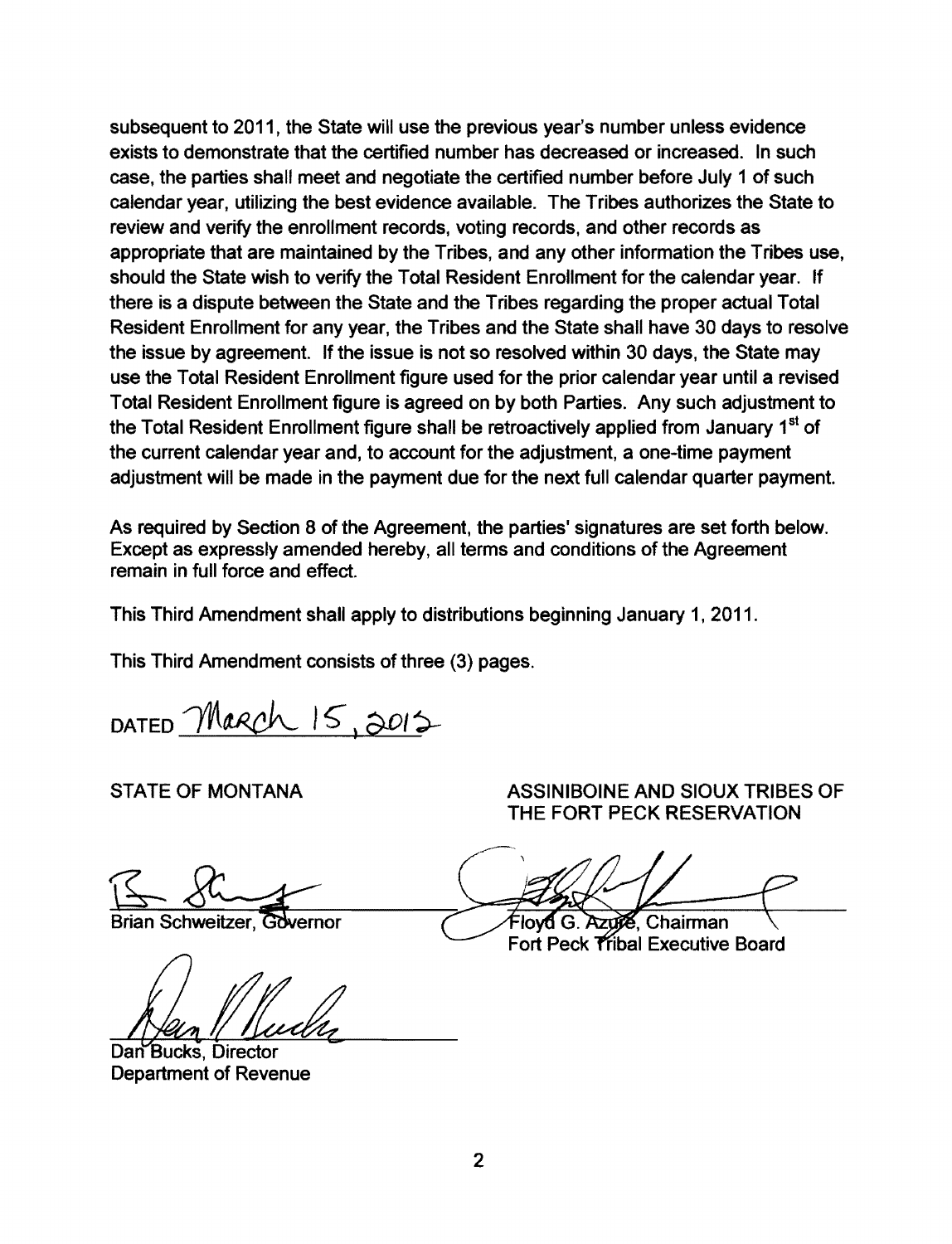Approved pursuant to § 18-11-105, MCA:

for Steve Bullock, Montana Attorney General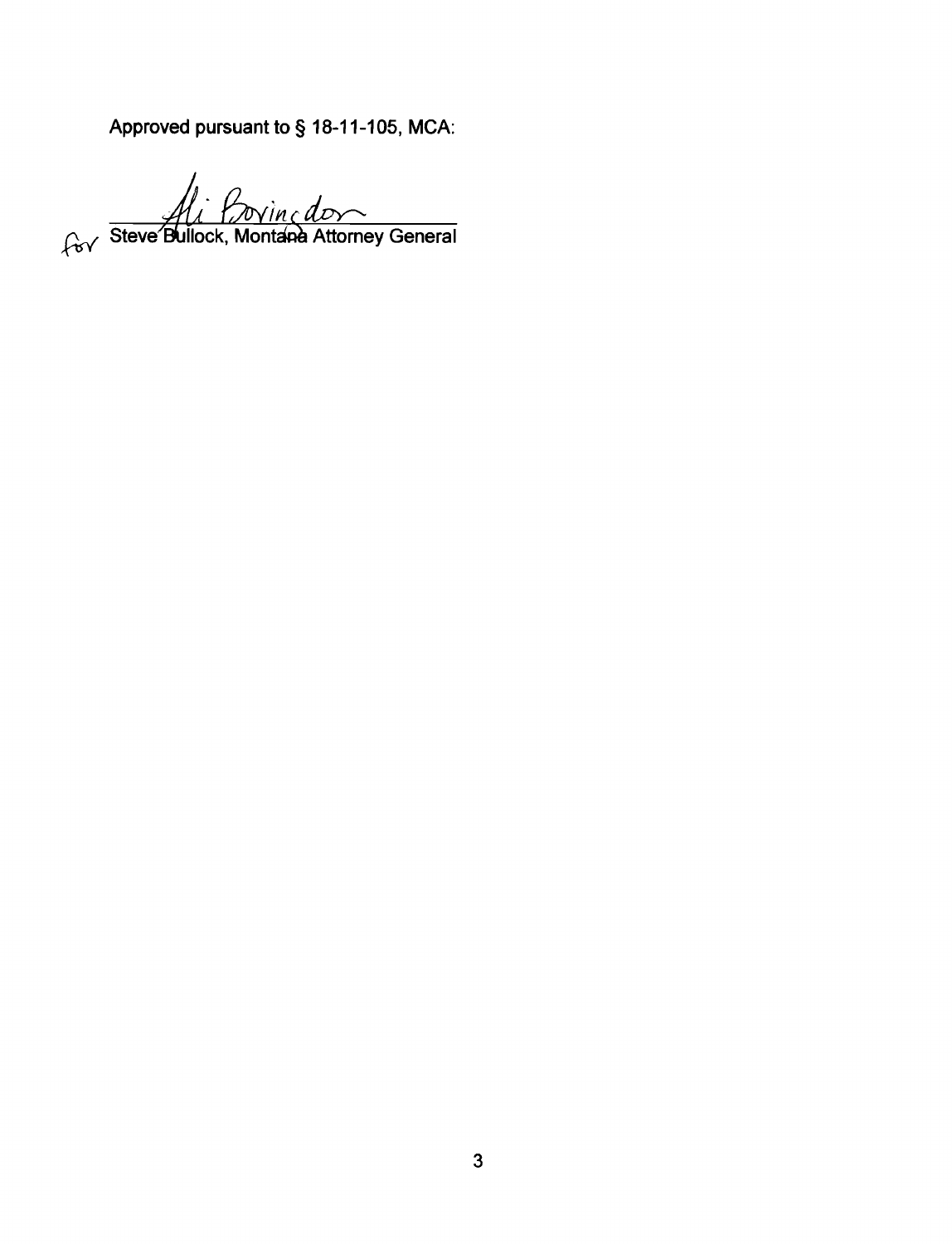## **Exhibit A**

STATE OF MONTANA  $\rightarrow$ 

: ss County of\_\_\_\_\_ }

## **AFFIDAVIT**

I, being of lawful age, and being first duly sworn, upon oath, depose and say:

1. I am the enrollment clerk for the tribal government, responsible for maintaining the record of enrolled tribal members for the Tribe of the Reservation.

-------- 2. I have been the enrollment clerk for the Tribal Council since

- 3. In my capacity as enrollment clerk for the Tribal Council, I am responsible for maintaining and continually updating the record of those tribal members living on the reservation, off the reservation, and immediately adjacent to the reservation.
- 4. These records are maintained for a variety of purposes, including registration for tribal elections, state-tribal revenue sharing agreements, and the distribution of treaty monies and other payments to tribal members.
- 5. On , I reviewed the tribal records concerning the enrolled tribal members currently residing on the Reservation.
- Tribal Council, and based upon the records at my disposal, I conclude that there<br>enrolled tribal members that reside on the 6. Based upon my experience and expertise as enrollment clerk for the Tribal Council, and based upon the records at my disposal, I conclude that there are enrolled tribal members that reside on the emoned thoat men<br>Reservation, as of \_\_\_\_\_\_\_\_\_\_\_\_.